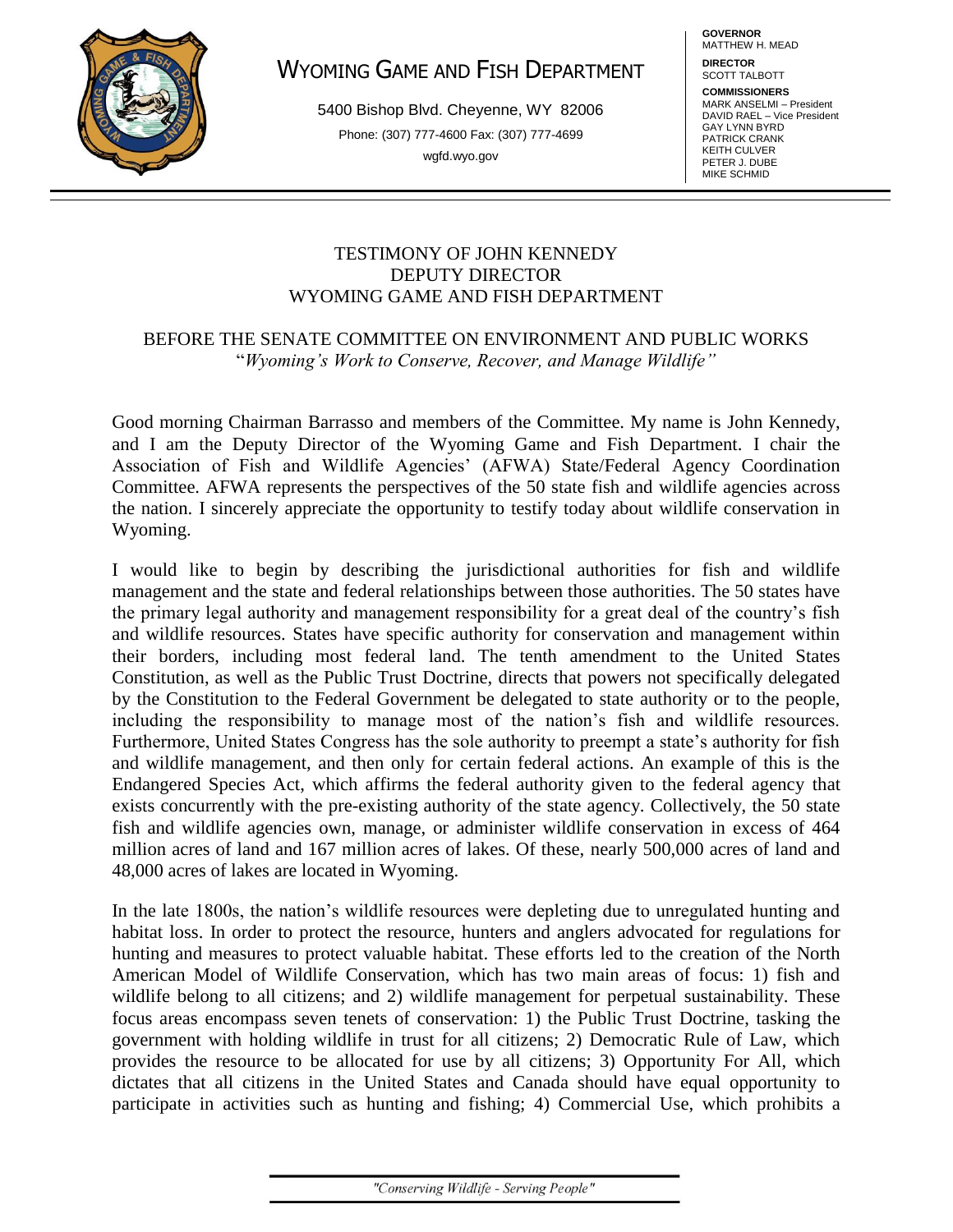commercial market for dead animal parts; 5) Legitimate Use, which dictates guidelines for appropriate use of the resource, such as killing for food, fur, self-defense, protection of property, and other legitimate reasons; 6) Science and Wildlife Policy, which dictates that science is used and credited as critical to comprehensive wildlife management; and 7) International Wildlife Migratory Resources, which recognizes that migratory wildlife and fish do not operate under state's boundaries, therefore, regulations on wildlife conservation must be realistic. The use of these principles dictates the successful management of our nation's most valuable resource.

To carry out the management charge granted by the Constitution, every state, territory, and the District of Columbia has an agency dedicated to manage wildlife resources within their borders. These agencies are predominantly governed by boards, commissions, or political appointees charged with policy decisions and agency oversight. In spite of limited funding, state agencies have garnered considerable expertise in response to the growing need to address at-risk and imperiled species and to carry out management and conservation responsibilities across the country.

Since 1937, sportsmen have been the driving force for conservation funding in the country. On average, 60 to 90% of state fish and wildlife agency budgets are derived by sportsmen, in addition to countless hours of volunteer time and dollars to national, regional, and local organizations dedicated to conservation. Conservation and management of game species and the habitats that support them is partially funded through excise taxes on hunting and fishing equipment collected under the federal authority of the Pittman-Robertson and Dingell-Johnson Acts, which have been a critical source of wildlife conservation in the United States for over 80 years. Additionally, sales of hunting and fishing licenses to the public significantly contribute to conservation efforts at the state level. In Wyoming, a 2017 decision of the Legislature removed the Wyoming Game and Fish Department from the state's general fund. Therefore, hunters and anglers fund the Department's work almost entirely.

## **History of the Wyoming Game and Fish Department**

The Wyoming Legislature created the Office of State Game Warden in 1899, followed in 1921 by the creation of the Wyoming Game and Fish Commission. The Wyoming Game and Fish Department was created and placed under the direction and supervision of the Wyoming Game and Fish Commission, established under Wyo. Stat. Ann. § 23-1-401. The responsibilities of the Department are defined in Wyo. Stat. Ann. § 23-1-103. The Department is charged with providing..."an adequate and flexible system for the control, management, protection, and regulation of all Wyoming wildlife."

The Department manages over 800 wildlife species for the benefit of all citizens of Wyoming. The Department's core priority is to manage fish and wildlife using sound scientific principles while maintaining stakeholder satisfaction with the wide array of recreation activities and experiences Wyoming has to offer. Activities to achieve this priority include actively monitoring fish and wildlife populations; adjusting regulations to ensure sustained use; maintaining a dialogue with users, conservationists, and other government managers; conducting research; enforcing laws and regulations; assisting in habitat conservation and restoration efforts; maintaining public access to recreation; promoting hunter and boater safety; providing conservation information and education; building effective partnerships; maintaining sound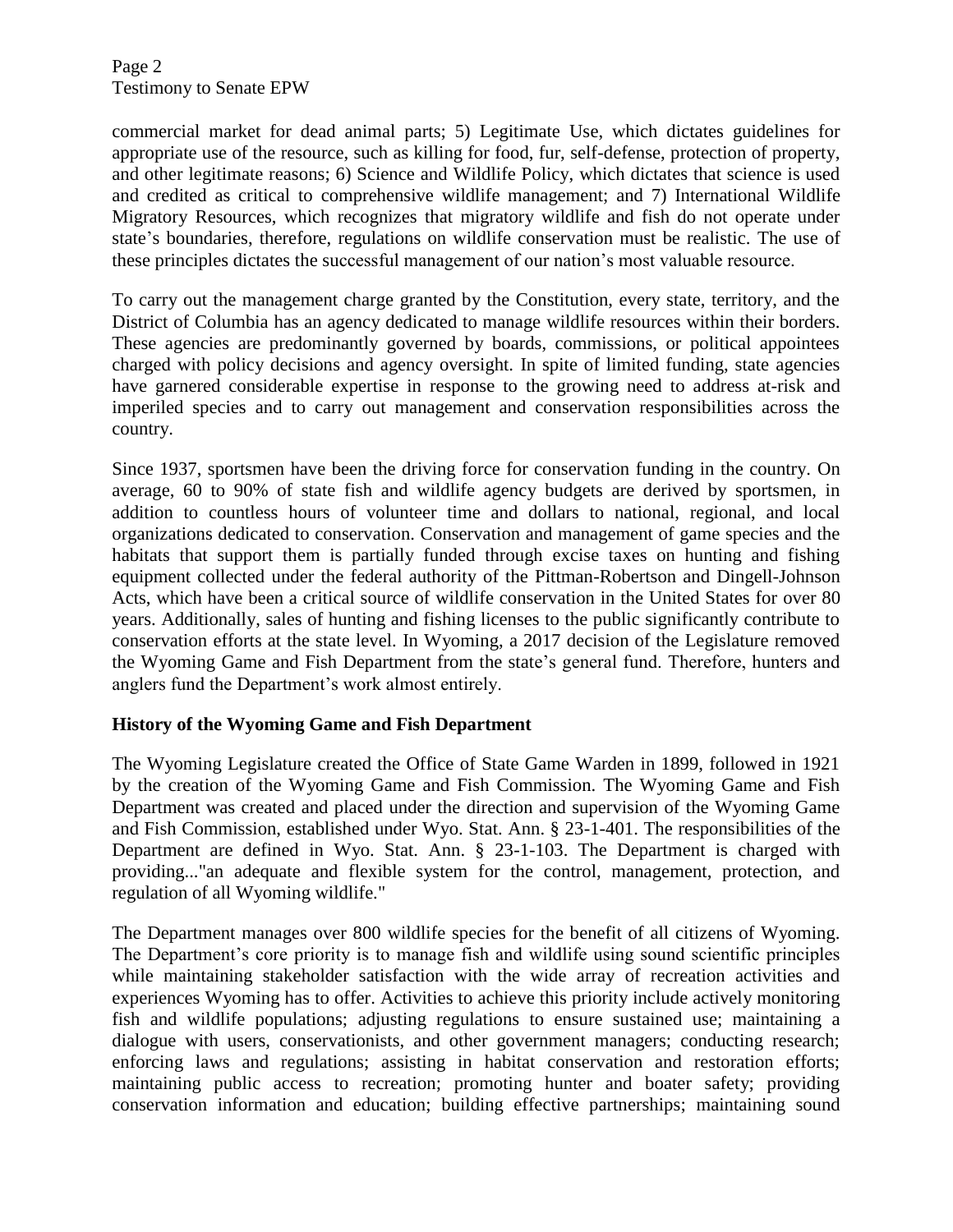Page 3 Testimony to Senate EPW

business management and accounting processes; and more. Fortunately, Wyoming and states across the country have a dedicated and talented staff of game wardens, biologists, managers, statisticians, technology experts, accounting specialists, clerical staff, administrators, and others to make this conservation charge possible and successful.

## **SUCCESSFUL STATE CONSERVATION, RECOVERY, AND MANAGEMENT OF WILDLIFE IN WYOMING**

### **Sage-Grouse**

Wyoming is proud of its leading role in the conservation and management of greater sagegrouse. There are 43 million acres of occupied sage-grouse range in Wyoming (70% of the state). 90% of historic range in Wyoming is still occupied; compared to 56% range wide. 26% of North America's occupied sage-grouse range is in Wyoming. 37% of the world's population of greater sage-grouse inhabit Wyoming.

Wyoming led the creation and refinement of what is now commonly known as the "core area strategy" aimed at ensuring long-term conservation of the species. This strategy focuses on identifying those habitats that are vital for sage-grouse viability and prescribing focused protections for those areas. The strategy serves to allow normal development on those lands outside of the core area. This mechanism became the model for sage-grouse conservation and was used by other states as a basis for their management plans. Ultimately, the implementation of this strategy culminated with a decision in 2015 by the USFWS not to list sage-grouse under the Endangered Species Act by issuing a finding of "not warranted" in response to the petition to list. Conservationists, sportsmen, energy developers and other interests were well served by this state-based and state-led approach.

In Wyoming and other western states, sage-grouse habitats are expansive and relatively intact outside of towns, rural subdivisions and developed natural gas and oil fields. Habitats for sagegrouse occur across mixed land ownership jurisdictions. Most sage-grouse leks (sage grouse breeding grounds) are found on Bureau of Land Management (BLM) lands. Nesting and early brood rearing habitats are also found predominantly on BLM lands, while many birds move to moist meadow habitat located on private or public/private interfaces during late brood rearing and/or during summer. These moist areas include irrigated hay meadows in stream valleys, desert seeps and springs, or mountain foothill meadows. Fall movements away from these moist areas to sagebrush-dominated uplands on BLM lands occur in late September/early October. As winter progresses, birds concentrate on sagebrush upland habitats, which are also located primarily on BLM lands. Because sage-grouse habitats change throughout the year, state managers must develop strong partnerships and work closely with private landowners, federal land management agencies, and state land managers.

As of the spring of 2018, there were 1,815 known occupied sage-grouse leks in Wyoming. Department personnel, together with personnel from other agencies, volunteers, and consultants, surveyed 88% of these leks at least once. The proportion of leks checked in the previous 10 years averaged 87%. In the spring of 2018, 1,169 leks were confirmed active, 303 confirmed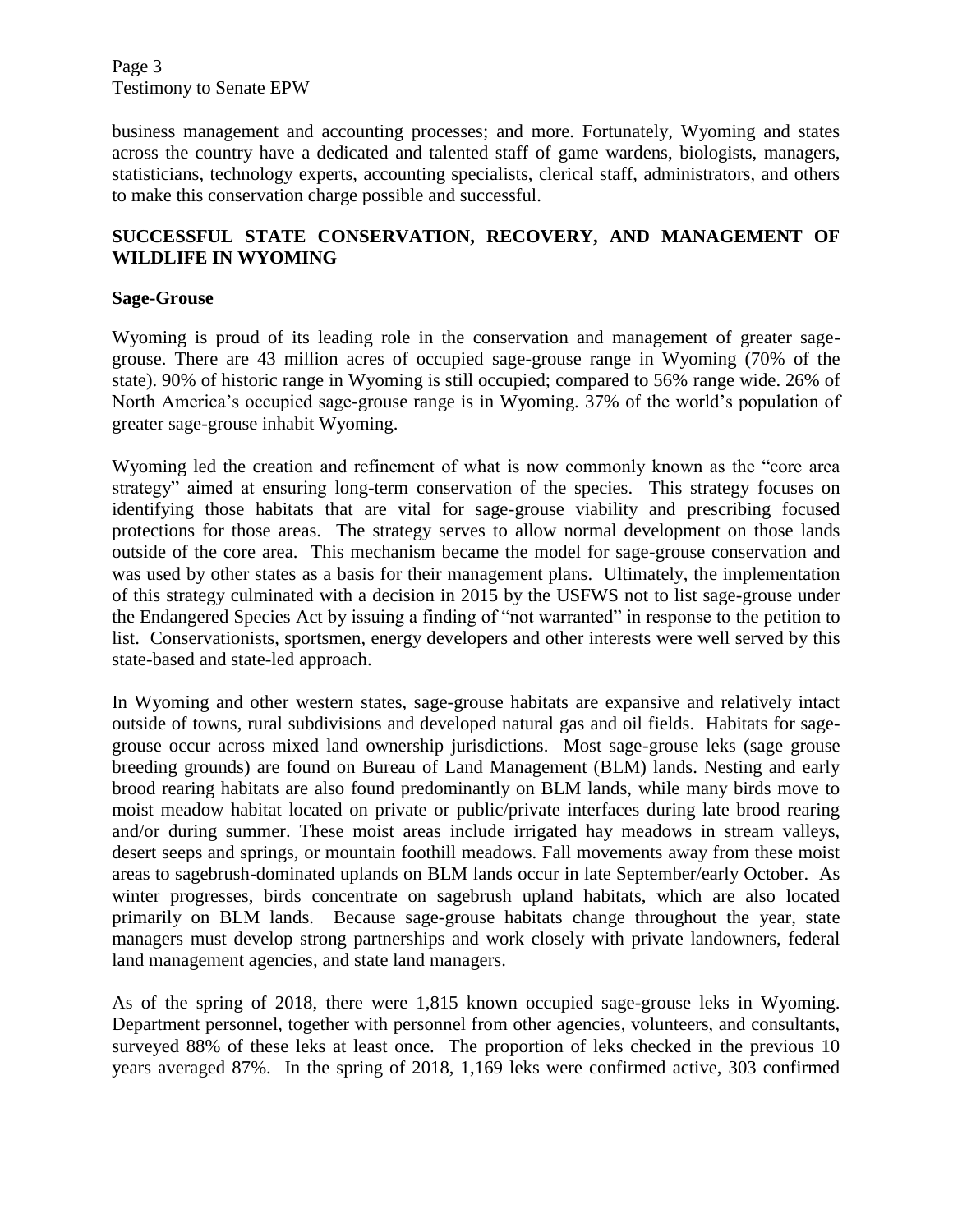Page 4 Testimony to Senate EPW

inactive, and 131 unknown or unchecked. The role of volunteers and a multi-agency, collaborative approach to sage-grouse data collection is significant.

The Wyoming Greater Sage-grouse Conservation Plan (2003) established an objective of a minimum of 1,650 known occupied leks. Monitoring sage-grouse population trends requires knowledge of the location of all or most leks along with the average number of males attending the leks each year. While it is presumed the location of most leks is known, new leks are discovered each year. The numbers of inactive and unoccupied leks has increased due to continued habitat disturbance and fragmentation primarily associated with increasing human infrastructure (subdivisions, roads, power lines, gas wells, compressor stations, etc.) and the associated activity. These impacts continue to be documented and quantified by research in Wyoming and this research informs new decisions on best solutions to mitigate impacts.

The plan also established an objective of an average of 28 male sage-grouse/lek, not to fall below 10 males/lek during cyclical lows. The average number of male sage-grouse observed on leks also indicates population trend if the number of leks is stable. From 1999-2003, the number of known occupied leks increased due to increased monitoring effort. At the same time, the average number of males observed decreased, believed to be in large part due to drought, but also due to increasing disturbance and fragmentation. Monitoring and research suggests sagegrouse populations cycle, similar to rabbits where populations increase and decline regularly over time. While overall numbers vary over time, the trend is positive when comparing information from 1996 to present. The information and analysis that inform Sage-Grouse Management Plan development and implementation is possible because of state led wildlife management.

Collaboration and partnership between states is another benefit of our current model where sagegrouse management is handled by states. Wyoming Game and Fish Department personnel worked with the North Dakota Game and Fish Department, Utah State University researchers, and others to capture and translocate 60 sage-grouse from Wyoming to North Dakota in an effort to prevent extirpation of the North Dakota population. The effort will be repeated in 2018 and researchers will determine not only the success of the translocation, but the effects of translocation on the source population in Wyoming. This study is part of a larger collaborative effort involving translocation projects in Utah, California, and Nevada. As expected, translocated sage-grouse move long distances and suffer high mortality. However, successful reproduction has been documented. Additional translocations are scheduled for 2018.

## **Grizzly Bears**

By many accounts, the biggest conservation success story in North America is the successful recovery of the grizzly bear in the Greater Yellowstone Ecosystem. In 1975, there were as few as 136 bears in this population. Using an ultra-conservative population estimate used by three states and the USFWS, there were over 700 bears in the ecosystem at the end of 2017. More accurate estimates put the population between 1000 and 1200. Today, grizzly bears have expanded to all suitable habitats and have saturated the core habitats in the ecosystem. Grizzly bears have started to occupy less than suitable habitats on the fringes of the ecosystem, further demonstrating their successful recovery.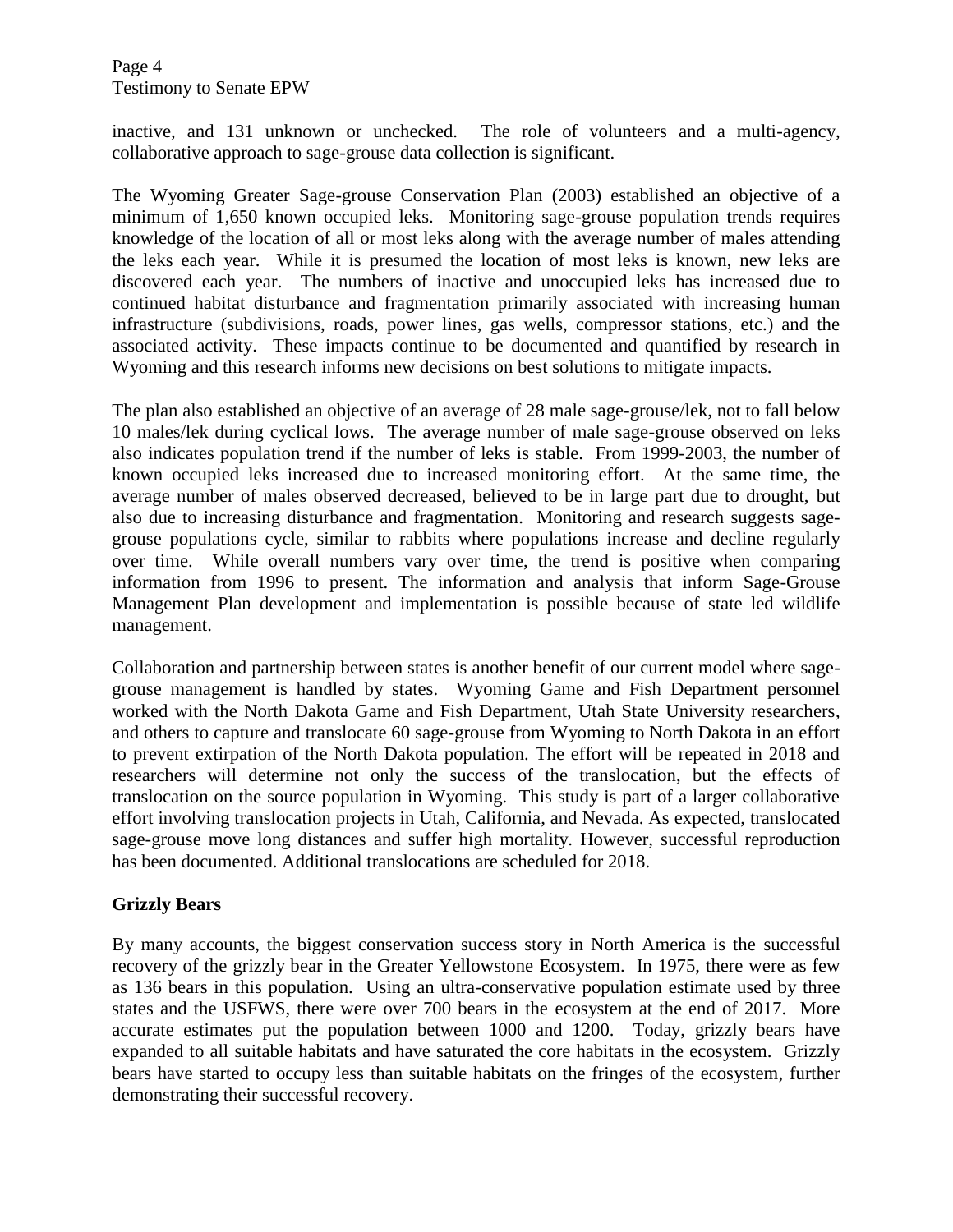

Grizzly bear occupancy in 1990 Grizzly bear occupancy in 2016

The Wyoming Game and Fish Department has invested enormous fiscal and personnel resources to monitor and manage grizzly bears over a period of decades. Since 1980, the Wyoming Game and Fish Commission has invested over \$50 million in grizzly bear recovery—more than any other single entity. Those funds have been used to monitoring the status of the population, conducting radio telemetry and observation flights, monitoring food sources, handling conflicts between humans and bears, enforcing laws and conducting an extensive public information campaign. In recent years, annual costs of the Department's grizzly bear program have approached and exceeded the \$2 million mark. These funds are derived primarily from hunting and fishing license sales and federal excise taxes (Pittman-Robertson Act Funds). In 2005, the Department also began implementation of the Wyoming Bear Wise Community Program. Although efforts were focused primarily in the initial demonstration area, the Department also initiated a smaller scale project in the Jackson area to address the increased frequency of black and grizzly bear conflicts. For the past 10 years, the Wyoming Bear Wise Community programs in the Cody and Jackson areas have been effective at educating the public, minimizing humangrizzly bear conflicts, and promoting safe practices for those working, living and recreating in grizzly bear country. Although challenges remain and vary among communities, progress is expected to continue as the Wyoming Bear Wise Community Program effort reaches more people. In an effort to broaden the program, the Department branded this work as the "Bear Wise Wyoming Program" beginning in 2013. This rebranding was in response to increasing distribution of grizzly bears and the realization that interest in Wyoming's grizzly bears has broadened to statewide, national, and even international scales.

Soon after listing of the grizzly bear occurred under the ESA, a team of scientists and bear managers from Montana, Idaho, Wyoming, the USFWS, and the USGS (research arm of the USFWS) formed a team later identified as the Inter-agency Grizzly Bear Study Team (IGBST). This team used science to develop a recovery plan for the Yellowstone Grizzly Bear population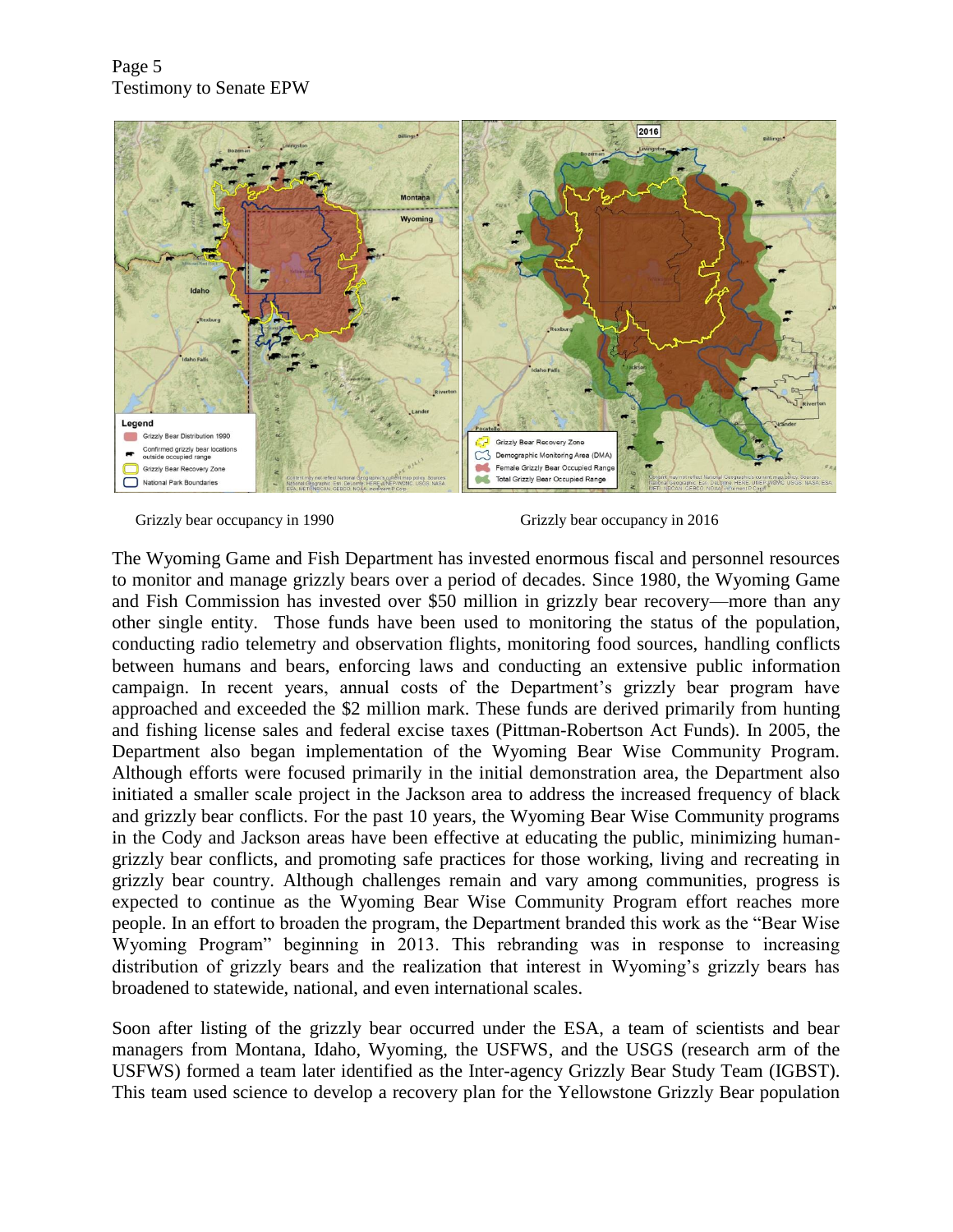Page 6 Testimony to Senate EPW

that was modified over time as the team conducted research and learned more about grizzly bear ecology. Today, the grizzly bear is one of the most studied animals in the world. The science developed by this group as well as other scientists was used to finalize the recovery criteria that are in effect today. These include:

- o At least 500 individual grizzly bears to ensure genetic diversity
- o Reproducing females across the entire ecosystem (at least 16 of 18 bear management units occupied by reproducing females)
- o Mortality limits below established limits by age and gender class and at least 600 individual grizzly bears in the demographic monitoring area (DMA)

These recovery criteria have been met or exceeded for over 15 years. Despite the phenomenal success with the bear population, it remains under federal management under the ESA. In 2007, the USFWS delisted grizzly bears in the Greater Yellowstone Ecosystem. A federal judge reinstated protections in 2009 after finding that the USFWS did not adequately consider the impacts of the decline of whitebark pine nuts– a grizzly bear food source. In 2013, the IGBST determined that the reduction in whitebark pine nuts did not significantly affect grizzly bears and again recommended delisting. In 2017, the USFWS published a rule delisting grizzly bears in the Greater Yellowstone Ecosystem. States gave additional assurances regarding long-term viability. Wyoming, Idaho and Montana adopted Grizzly Bear Management Plans and entered into a memorandum of agreement regarding the allocation of discretionary mortality. Wyoming also conducted significant public outreach regarding public desires for state-led management. In May of 2018, the Wyoming Game and Fish Commission and the Idaho Fish and Game Commission approved conservative and tightly regulated hunting seasons to begin in the fall of 2018.

Since the early 20th century, regulated hunting has played an instrumental role in the recovery and health of wildlife populations. Regulated hunting is not only a pragmatic and cost effective tool for managing populations at desired levels, it also generates public support, ownership of the resource, and funding for conservation as well as greater tolerance for some species such as large predators that may cause safety concerns and come in conflict with certain human uses. Hunting has been used in Montana, Idaho and Wyoming, as well as many other states, to effectively manage other large carnivores like gray wolves, black bears and mountain lions. Today, populations of these large carnivores are thriving by all scientific and qualitative measures.

On September 24, 2018, a Federal District Court Judge in Montana vacated the 2017 rule promulgated by the USFWS that ended ESA protections for grizzly bears in the Greater Yellowstone Ecosystem. Effective immediately grizzly bears are again listed as threatened under the ESA. Accordingly, the grizzly bear hunting season in Wyoming authorized for this fall is not able to go forward. The court listed the grounds for reversal of the delisting decision as follows:

I. The Service did not fulfill its duties under the ESA because it failed to analyze the threat posed by the Final Rules outside of the Greater Yellowstone ecosystem.

…

A. In the Final Rule, the Service designated the Greater Yellowstone grizzly as a distinct population segment consistent with its long-standing policy.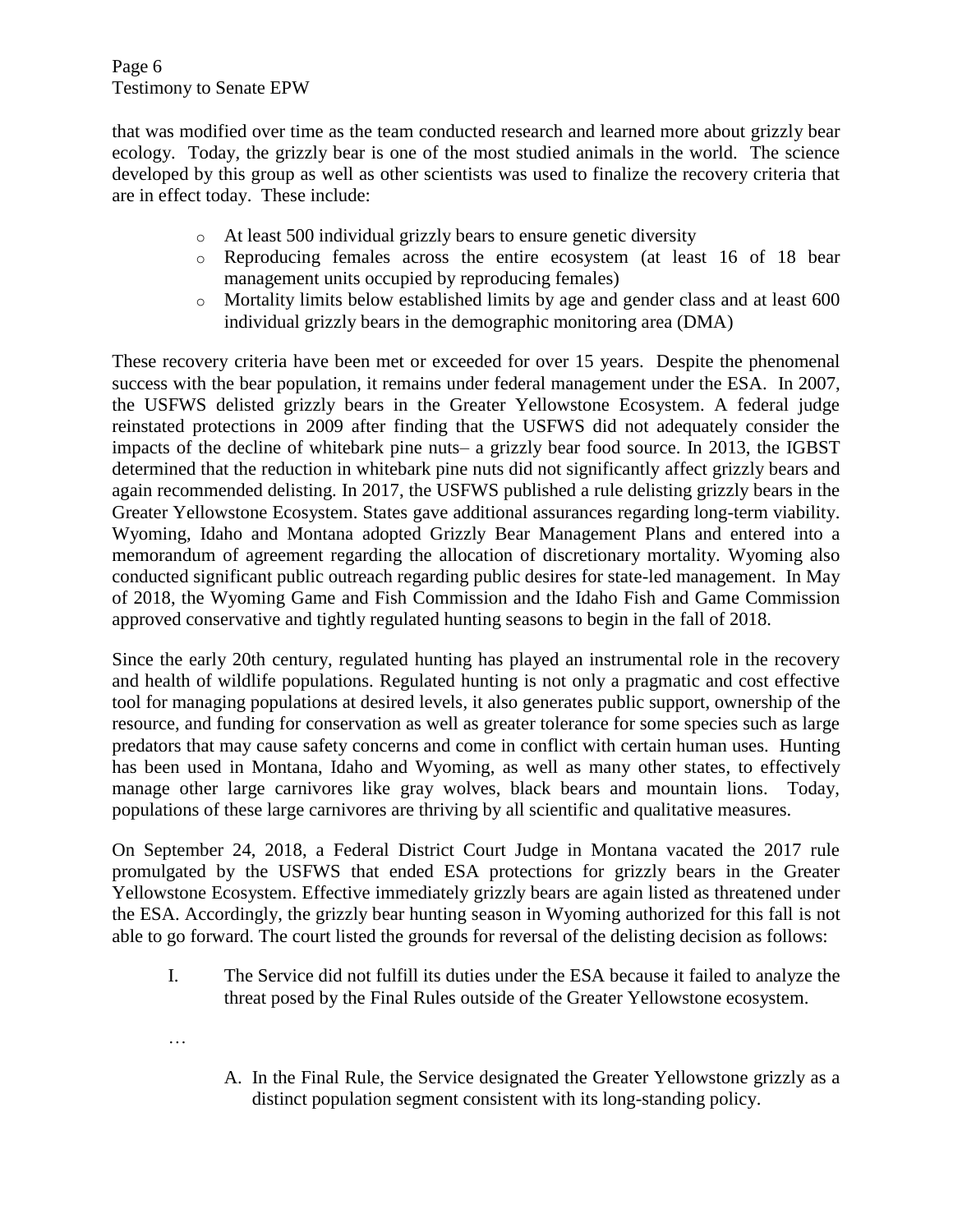…

- B. The Service violated the ESA under the standards set forth in the APA by delisting to the Greater Yellowstone segment without analyzing the impact of delisting on other continental grizzly populations.
- …
- II. The Service's failure to require a recalibration provision in the Conservation Strategy is arbitrary and capricious.
- …
- A. The Service did not act arbitrarily and capriciously in relying on the states' commitment to manage mortality.
- …
- B. The Service acted arbitrarily and capriciously by determining that the final Conservation Strategy need not provide for a recalibration mechanism.
- …
- III. The Service's determination that it need not provide for either natural connectivity or translocation is contrary to the best available science.

*Crow Indian Tribe et al v. United States of America et al*., CV 17-89-M-DLC (D. Mont. Sep. 24, 2018).

Wyoming citizens are extremely frustrated by this decision and the resulting transfer of management authority back to the federal government. This decision is proof positive that the Endangered Species Act is in need of reform.

### **Black-Footed Ferrets**

For over three decades, the Wyoming Game and Fish Department has worked in collaboration with the U.S. Fish and Wildlife Service, state and federal agencies, and private landowners to ensure that populations of black-footed ferrets continue to succeed in the wild, both in Wyoming and throughout the historical distribution of the species. The Department and the State of Wyoming remain committed to the recovery and conservation of the ferret, and efforts continue today within the state toward the ultimate goal of recovering this native species.

The ferret was first listed as endangered under the Endangered Species Preservation Act in 1967, and recovery of the species is under the jurisdiction of the USFWS in collaboration with the 12 western and midwestern states within the historical distribution of the species (Arizona, Colorado, Kansas, Montana, Nebraska, New Mexico, North Dakota, Oklahoma, South Dakota, Texas, Utah, and Wyoming).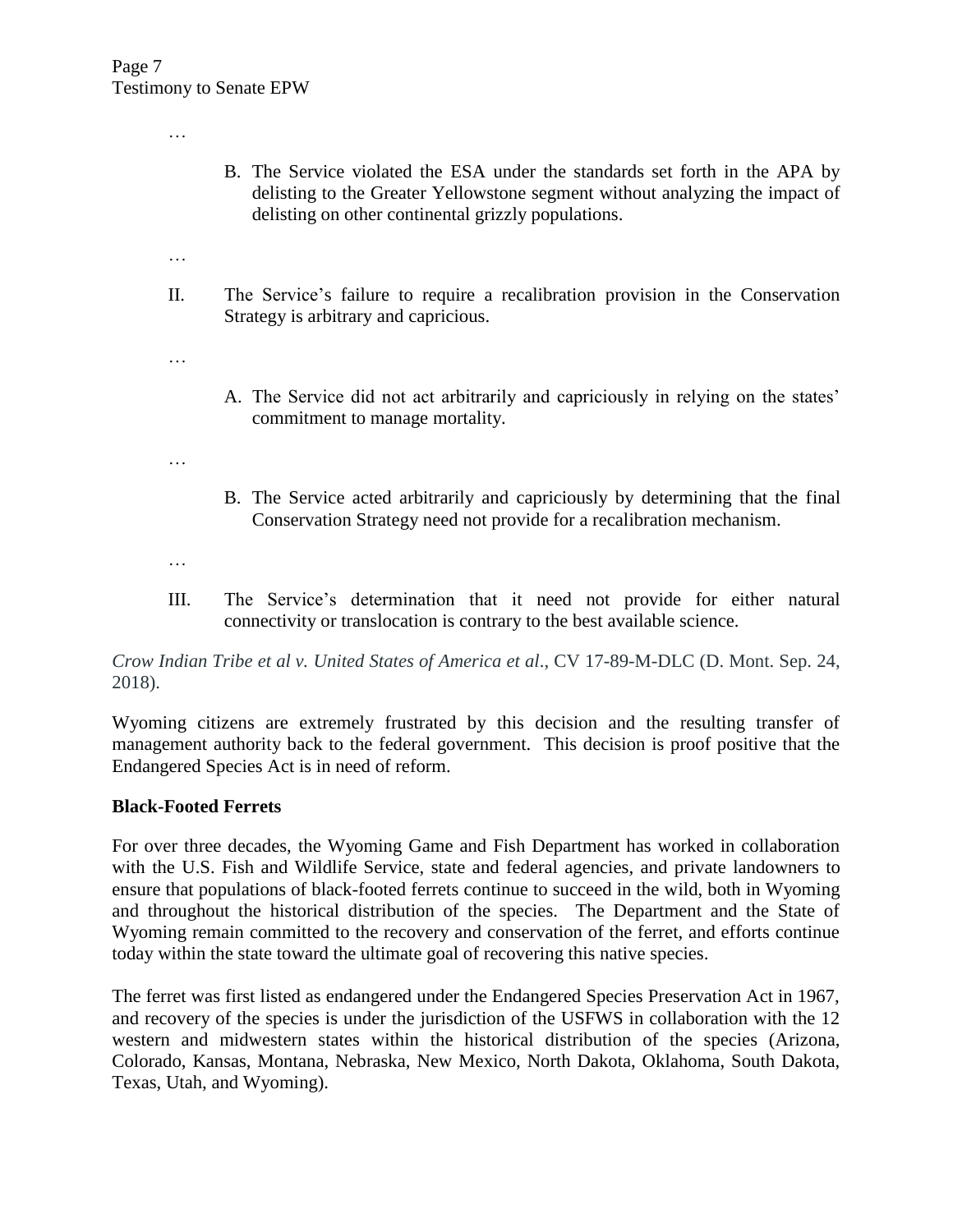Page 8 Testimony to Senate EPW

The recovery and conservation of the black-footed ferret shares a unique history with Wyoming, as the state represents the home of both the rediscovery of the species, thought to be extinct as recently as 1981, and the first and longest surviving reintroduction site.

In 1981, a fortuitous event occurred that irrefutably saved the ferret from extinction and initiated one of the most successful wildlife conservation stories in history. On September 26, 1981, a rancher's cattle dog brought the carcass of a weasel-like animal to the doorstep. A local taxidermist identified the species as a ferret, and soon thereafter biologists discovered a population of ferrets in the surrounding area. On the Lazy BV Ranch, 20 miles west of Meeteetse, Wyoming, the family of John and Lucille Hogg soon learned that their lands supported the last remaining population of ferrets in the world. This discovery forever linked the conservation and recovery of this rare species to Wyoming. As word of this remarkable find spread, biologists from multiple wildlife agencies and organizations convened in Meeteetse to study the newly discovered population. Efforts were led primarily by the Department and the USFWS. In 1982, population estimates suggested that at least 61 ferrets were distributed on the Lazy BV and neighboring ranches, including the Pitchfork and 91 Ranches. By 1984, the population reached 129 individuals. In May 1985, the Department and the USFWS decided to capture a subset of the population to place into a captive breeding program to propagate the species. Six individuals were captured and placed into captivity at that time.

Before the first ferrets were released in 1991, the Department and the USFWS established what is known as a "10(j) rule" throughout the proposed Shirley Basin Reintroduction Area. This rule — a designation under the Endangered Species Act — allows a listed species to be considered a nonessential experimental population within a specific area. This special designation removes the penalties associated with accidental take such as harming or killing of ferrets while conducting an otherwise legal activity. The assurances of the 10(j) rule were critical to the ferret reintroduction effort; they not only helped pave the way for landowners to voluntarily accept an endangered species onto their property, but they also allowed landowners to play a leading role in species recovery efforts without fear of violating the ESA or disrupting their ranching operations. Because of the need to establish more reintroduction sites throughout North America, the Department started to consider additional release sites in the state. Given the assurances granted to private landowners by the 10(j) rule, Wyoming proactively asked USFWS to expand the 10(j) designation to the entire state. The Department and other state and federal agencies engaged interested stakeholders in developing a public outreach strategy to establish support for the expanded designation. As we hoped, many landowners came forward and asked to have ferret populations established on their land, including the Lazy BV and Pitchfork Ranches. When the USFWS approved the expansion of the rule in late 2015, the path opened up to releasing the previously extinct ferrets on the lands where they were rediscovered.

Following the reintroduction in July 2016, the Department returned to Meeteetse that fall to conduct post-release monitoring. To determine how many ferrets survived their first months in the wild, we followed the same protocol—multiple sets of three consecutive nights of spotlight surveys—that had been used for over two decades to monitor ferrets at the Shirley Basin Reintroduction Area and other reintroduction sites across the West. In total, the monitoring team, consisting of state and federal agency personnel and volunteers, conducted 224 survey hours over 8,600 acres of prairie dog colonies, including areas outside of the originally mapped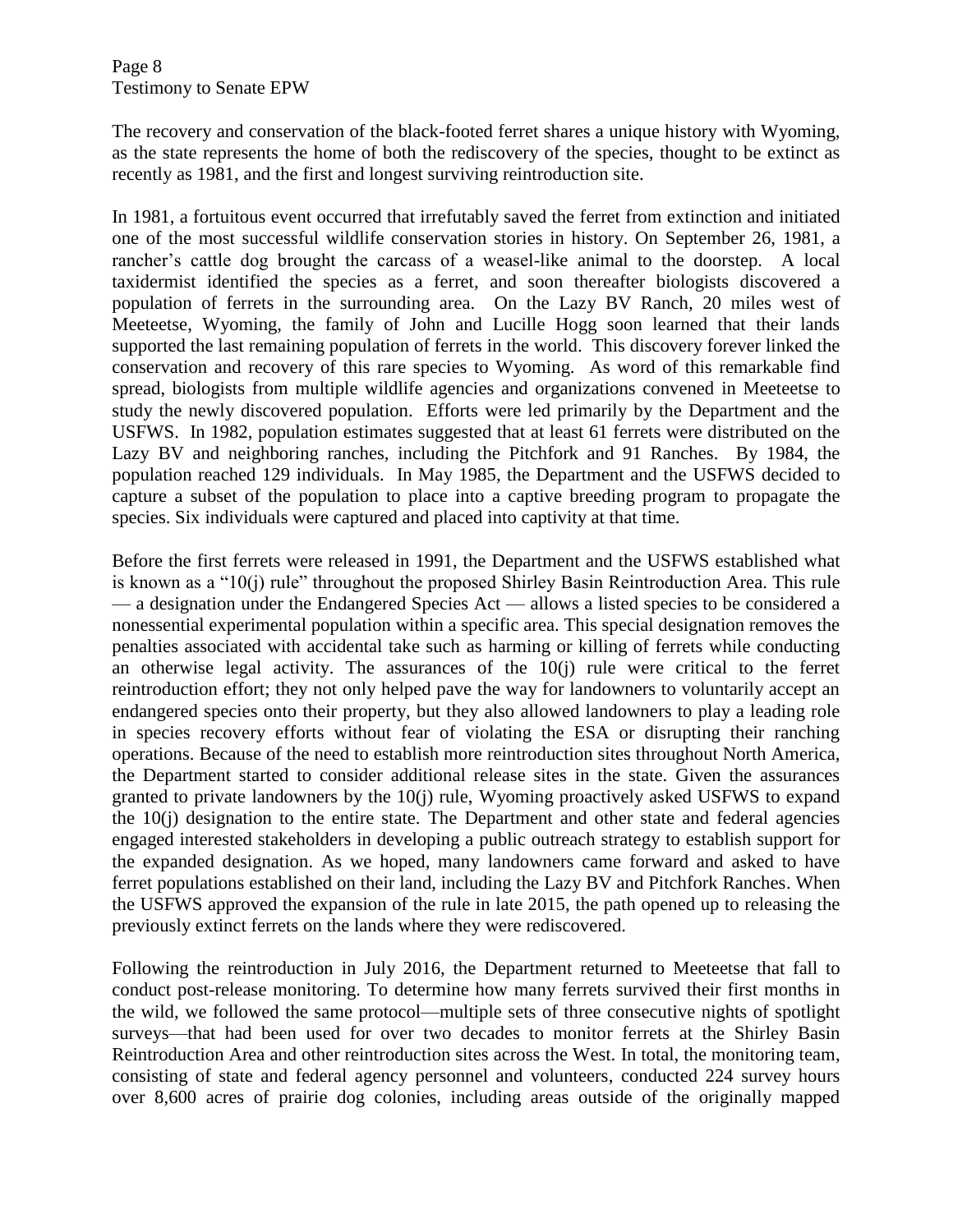Page 9 Testimony to Senate EPW

reintroduction area. Out of the 35 ferrets released, we located 19 (54%). All the released animals had embedded microchips (for radio telemetry work), and we were able to determine that they moved 1.5 kilometers on average and a maximum 5 kilometers. Given these rather large distances and the fact that spotlight surveys inherently do not detect 100% of a population, we are confident that more ferrets likely survived on the Meeteetse landscape than were documented. In fact, these results are quite remarkable and suggest that the Meeteetse ferrets are off to a strong start and on their way to becoming an established population. The post-release survival rates of this group are among the highest reported for all reintroduction sites, which are typically less than 50%.

As of 2017, two populations of ferrets have been re-established in Wyoming: the Shirley Basin/Medicine Bow Reintroduction Site and the Meeteetse Reintroduction Site. Both of these populations contribute toward the recommendations and state-specific population targets for Wyoming set forth by the USFWS in the 2013 Recovery Plan. In addition, site-specific management plans have been created outlining the Department's strategies and goals specific to each reintroduction site.

By all accounts, black-footed ferret conservation efforts have been a resounding success. From 18 ferrets, representing eight genetic founders, approximately 300 individuals now live in the wild, with breeding facilities across the United States providing 150 to 220 more kits annually for reintroduction efforts. However, there is still work to be done. With continued landowner support and participation, the Department plans to release captive-bred ferrets in the Meeteetse area to supplement the established wild-born population. Monitoring efforts will also continue for both ferrets and the prairie dog populations on which they rely. While not surprising, recent confirmation that prairie dogs in the Meeteetse area are challenged with sylvatic plague means that additional disease management strategies will be needed, including dusting the area with insecticide, deploying newly emerging vaccine treatments, or both. In fact, sylvatic plague and a lack of suitable reintroduction sites remain the biggest hurdles to ferret recovery nationwide. With the collaborative framework among state and federal agencies and private landowners and a statewide 10(j) regulation in place in Wyoming, the Department is well prepared to tackle these challenges. Numerous partners have helped provide funding and personnel for continued plague control efforts at Meeteetse, and the multi-agency Wyoming Black-Footed Ferret Working Group is currently developing a statewide management plan for ferrets that will provide recovery objectives, management strategies, and a framework to evaluate additional reintroduction sites in the state. Certainly, black-footed ferrets in Meeteetse have had a long road to recovery. Although the work is far from done, it is reassuring to know that ferrets have finally returned to their last known native home and are fulfilling the role on the landscape that has been vacant for the last 30 years.

### **Northern Rocky Mountain Gray Wolf**

The Endangered Species Act was signed into law in 1973 and the Northern Rocky Mountain gray wolf subspecies was immediately added to the list as an endangered species. In 1978, the USFWS listed all wolves in the lower 48 states under the ESA. Recovery planning in the northern Rocky Mountains began as early as the mid-1970s and by the 1980s several drafts of recovery plans were circulated for public comment. In the early 1990s, an Environmental Impact Statement was prepared for gray wolf releases in Yellowstone National Park and central Idaho.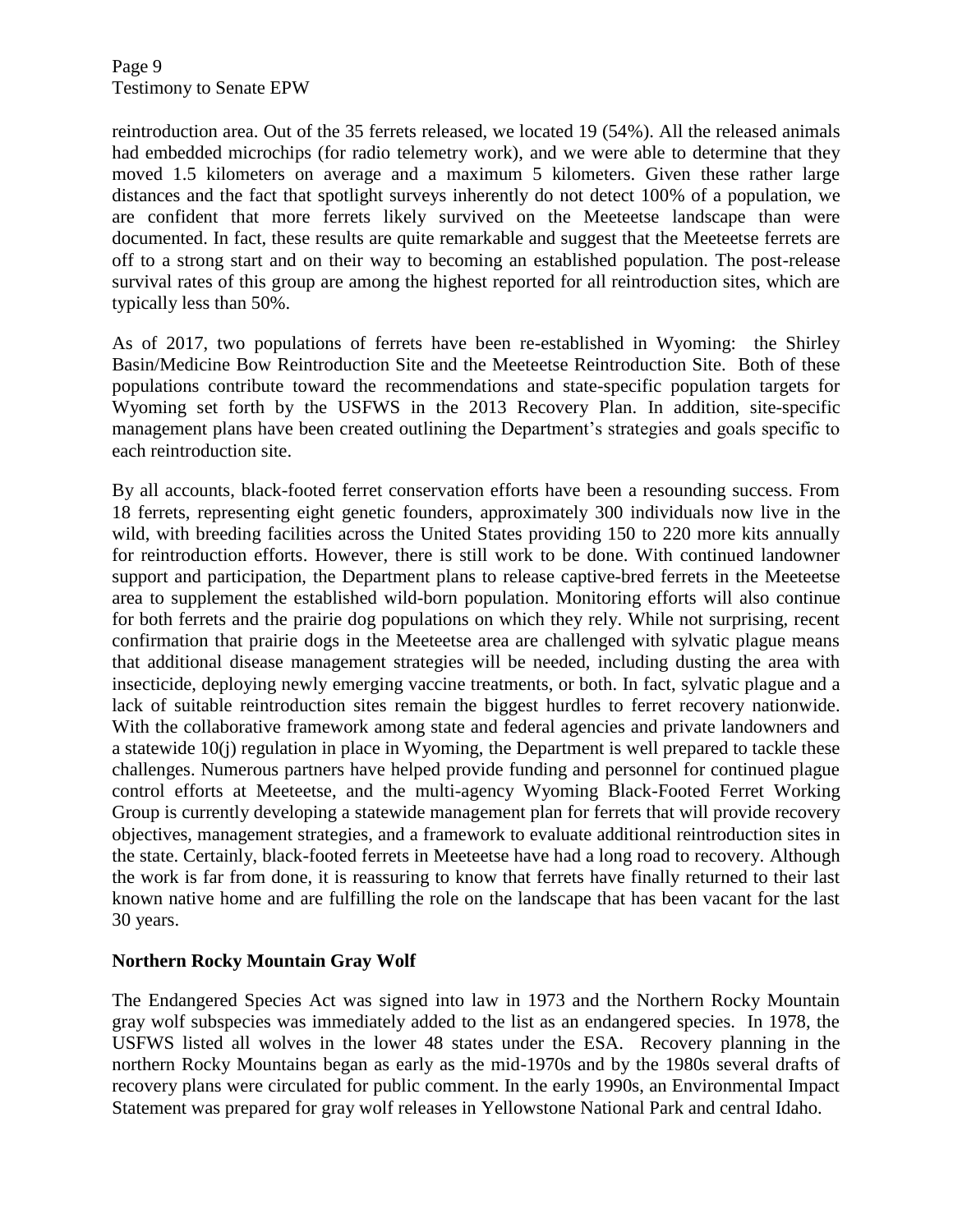Page 10 Testimony to Senate EPW

Gray wolves were reintroduced in Wyoming in 1995 and 1996 in Yellowstone National Park. The Gray Wolf Recovery Plan identified clear and measurable recovery criteria that called for 30 breeding pairs and 300 wolves between the three states of Idaho, Montana, and Wyoming (with 10 breeding pairs and 100 wolves in each state) and genetic interchange between the subpopulations in all three states. Those criteria were met in 2002 and in 2003. The USFWS began to prepare for delisting by issuing a notice of intent to delist. This was followed by years of litigation and disagreements between the states and the USFWS with challenges over state management plans and the establishment of Distinct Population Segments (DPS). Following a 2008 court decision that dismissed a challenge to Wyoming's Wolf Management Plan, the USFWS determined gray wolves no longer needed the protections of the ESA and delisted the Northern Rocky Mountain population.

Environmental litigants immediately challenged the delisting rule and were successful in convincing a district court judge to enjoin the rule, effectively stopping state management. The court ruled that the USFWS failed to show evidence of genetic interchange and that it relied on Wyoming's flawed wolf management plan. The court concluded that Wyoming's wolf plan failed to commit to managing for at least 15 breeding pairs, despite the fact that the recovery plan required only 10. Additionally, the court found Wyoming's plan to manage wolves with dual legal status to be problematic.

In 2009, the USFWS published a new rule establishing the Northern Rocky Mountain DPS and delisting that DPS with the exception of Wyoming. The USFWS stated that Wyoming's plan was not sufficient to ensure a recovered population. In 2010, a federal judge vacated the 2009 rule on the basis that the USFWS could not delist only a portion of a DPS. The court also disagreed with the USFWS assertion that Wyoming's dual status plan was insufficient.

In 2011, Congress intervened by initiating the USFWS 2009 delisting rule which reinstated state management of wolves in Montana and Idaho. This was challenged by environmental litigants, but held as constitutional by the courts. Wyoming entered into discussions with the USFWS which culminated in an agreed upon path forward for delisting in Wyoming. The agreement established 10 breeding pairs and 100 wolves as the minimum threshold Wyoming would manage for outside of Yellowstone National Park and the Wind River Reservation. The state also agreed to provide a "flex" zone where management would encourage wolf movement to other sub-populations to help facilitate genetic interchange. Wyoming agreed to manage for a buffer above this threshold through an addendum to their wolf management plan. In September of 2012, the USFWS issued a final delisting rule and Wyoming took over management of its wolf population for the second time. At this time, the wolf population in Wyoming includes at least 328 wolves with 27 breeding pairs.

All three states manage wolves well above the minimum recovery criteria. The state fish and wildlife agencies conduct biological monitoring to track population trends, assess genetic interchange and ensure that the populations remain far above minimum recovery levels. Additionally, all three states initiated well-regulated hunting and manage wolves that cause damage to private property. Following 2 years of state management in Wyoming, the wolf population continued to thrive and remain far above recovery criteria. At the end of 2013, Wyoming's population included at least 306 wolves in 43 packs with 23 documented breeding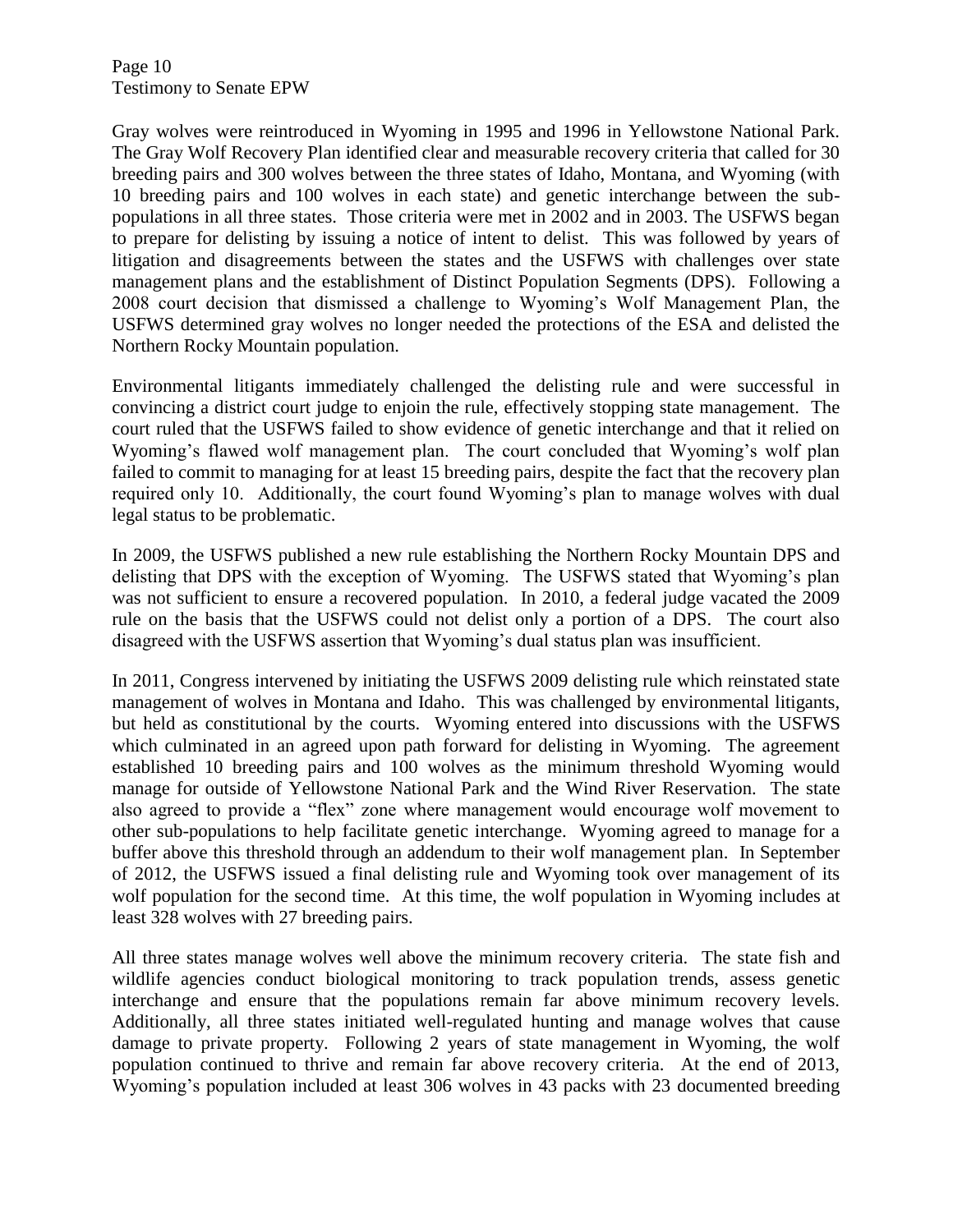Page 11 Testimony to Senate EPW

pairs. Wolves were legally harvested in areas defined by both legal statuses and populations continued to thrive.

In 2012, following delisting in Wyoming, environmental litigants filed suit again challenging the USFWS decision. On September 23, 2014 (seven days prior to the opening of the annual hunting season), a Washington D.C. Federal District Court Judge vacated the USFWS rule delisting wolves in Wyoming. The court found no fault in the Wyoming's dual status management scheme or their genetic connectivity analysis. The court concluded the population was recovered, but that Wyoming's "nonbinding and unenforceable representations" to manage for a population above 100 wolves and 10 breeding pairs was not adequate. This conclusion by the court regarding the enforceability of a commitment to manage above recovery criteria was the basis of the court's decision to vacate.

The USFWS appealed this decision to the Washington, D.C. Circuit in 2015. In March of 2017, the appellant court overturned the District Court decision, which effectively returned state management to the state of Wyoming. The Wyoming Game and Fish Department has now reinitiated wolf management activities for the third time and the Wyoming Game and Fish Commission continues to consider new regulations.

Wyoming has contributed in spades to the recovery of this species and has managed gray wolves using sound scientific principles at those times when the state had authority to do so. The state has made significant commitments to maintaining a healthy, viable, and sustainable population of gray wolves into the future, both through its actions and the adoption of effective and responsible regulatory mechanisms. Wyoming citizens have been extremely patient while the USFWS and the courts have wrestled with the status of a recovered population of wildlife within Wyoming's borders for over 15 years. Their patience is waning quickly and the citizens of the state are ready for predictability and commitments that ensure state management into the future.

The state has demonstrated skill and competence in managing gray wolves in an adaptive manner over the two years the state has had management authority. During the period of October of 2012 to September 2014, Wyoming's wolf population thrived and remained far above recovery criteria. In fact, wolf populations and the number of breeding pairs occupying suitable habitats remained over 70% above the minimum requirements of the ESA recovery plan criteria of 100 wolves and 10 breeding pairs. Management included biological monitoring, regulated hunting, and livestock damage control actions.

Wyoming citizens invested in wolf recovery then and now by compensating livestock producers who experienced significant losses to wolf depredation. This compensation program existed while wolves were listed and will continue into the foreseeable future. In 2017, Wyoming livestock producers were compensated \$390,000 (increase of \$80,000 from previous year) for cattle and sheep losses attributed to wolves. In 2018, livestock producers have been compensated \$399,271. Wyoming is home to a diversity of wildlife species including many that cause damage to private property such as elk, mule deer, Canada geese, mountain lions, black bears, grizzly bears and antelope. Gray wolves caused 37% of all damage compensation in the state in 2017. Gray wolves have caused 34% of all damage in 2018.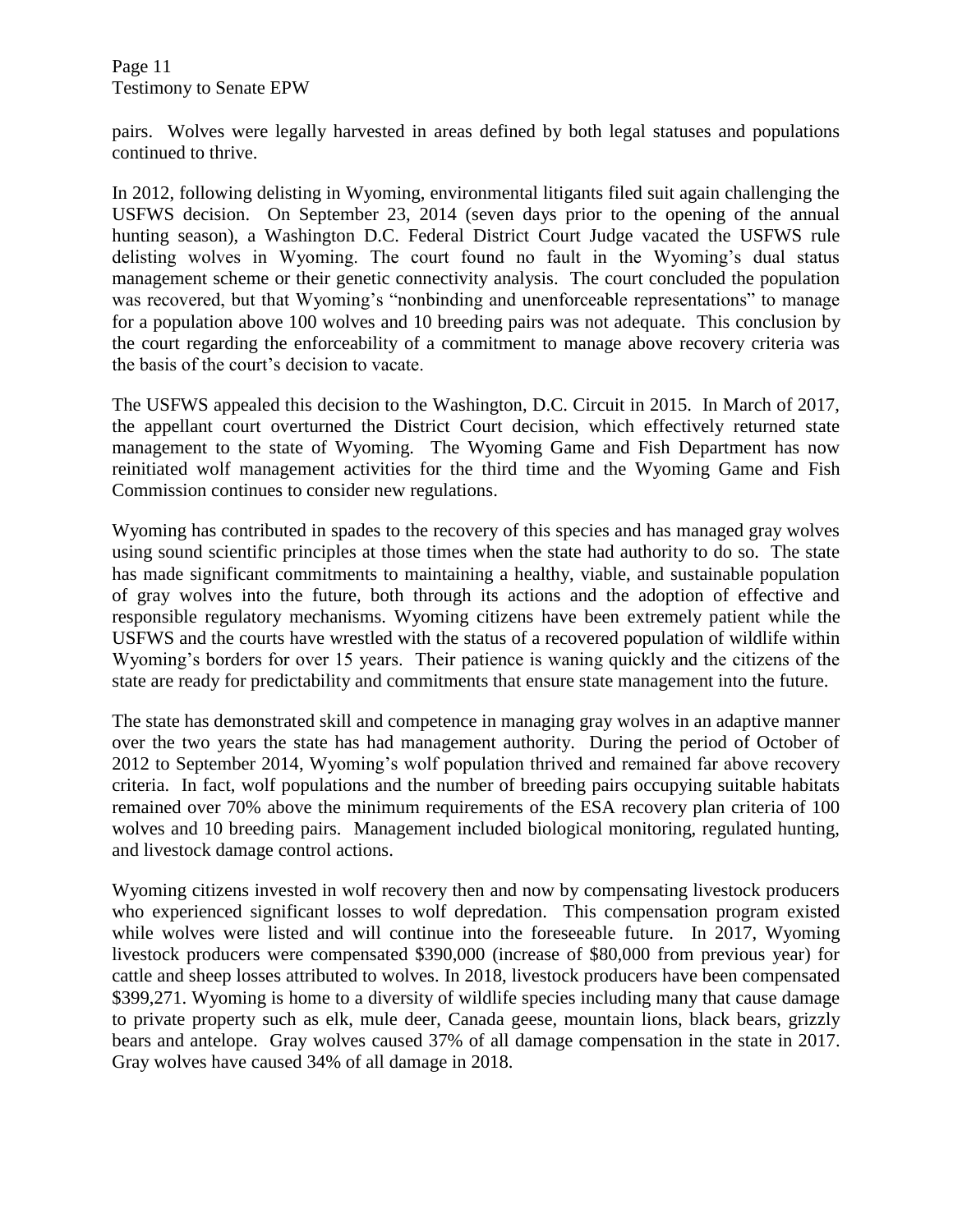Page 12 Testimony to Senate EPW

During periods of time when the state had management authority, a primary management goal was directed at reducing human conflicts and the number wolves that were required to be removed through agency action. During the two years when Wyoming managed the population, there was an average of 35 wolves removed by the agency consequential to livestock damage. Last year federal managers removed at least 113 wolves through control actions in response to livestock depredation.

At the end of 2017, the gray wolf population in Wyoming remained above minimum delisting criteria; making 2017 the 16th consecutive year Wyoming has exceeded the numerical, distributional, and temporal delisting criteria established by the USFWS. At least 347 wolves in ≥53 packs (including ≥23 breeding pairs) inhabited Wyoming on December 31, 2017. Of the total, there were  $\geq 97$  wolves and  $\geq 11$  packs (including  $\geq 3$  breeding pairs) in Yellowstone National Park,  $\geq 12$  wolves and  $\geq 2$  packs ( $\geq 1$  breeding pair) in the Wind River Reservation, and  $\geq$ 238 wolves and  $\geq$ 40 packs (including  $\geq$ 19 breeding pairs) in Wyoming outside Yellowstone National Park and the Wind River Reservation.

Due to successful recovery and delisting, new opportunity arose in Wyoming to hunt wolves. In 2017, the Department instituted a wolf hunting season with the biological objective to reduce the wolf population by approximately 24% in the Wolf Trophy Game Management Area. A mortality quota of 44 wolves was divided between 12 hunt areas in Wyoming. A total of 43 wolves were legally harvested during the hunting season.

Wolves were confirmed to have killed 194 head of livestock (113 cattle and 81 sheep) and one dog statewide in Wyoming in 2017. An additional five cattle were injured by wolves but survived. Of the 29 packs involved in at least 1 depredation statewide, 21 packs were involved in at least 2 depredations and 19 packs were involved in at least 3 depredations. Control efforts lethally removed 62 depredating wolves statewide in an effort to reduce livestock losses due to wolves. A combined minimum of \$528,328 was spent on wolf damage management in Wyoming by Wildlife Services (\$216,714) and livestock depredation compensation by the State of Wyoming (\$311,614) in 2017. The State continues to work with livestock owners to prevent damage and compensate for losses by wolves.

## **Invasive Species**

## Aquatic Invasive Species (AIS)

The Wyoming AIS program is funded through Game and Fish license sales and from monies generated from the sale of the mandatory AIS decal required of all watercraft before launch. Decal revenues are used to offset the amount of money from license fees. The total AIS program budget for fiscal year 2018 was \$1.3 million. In 2017, 45,070 decals were sold resulting in receipt of \$707,650. Of the resident motorized decals sold, 7,431 (\$222,930) were three-year decals. Sales of resident and nonresident, nonmotorized decals increased from 2016. From 2016 to 2017, the number of decals sold increased by 1,792, resulting in an increase in sales of \$41,170. Personnel in 2018 include one permanent coordinator, five 12-month contract Regional AIS Specialists, three 9-month contract Regional AIS Specialists, and 45 seasonal technicians (38 funded through the state's general fund; three funded by the Forest Service funded; and four funded by the USFWS).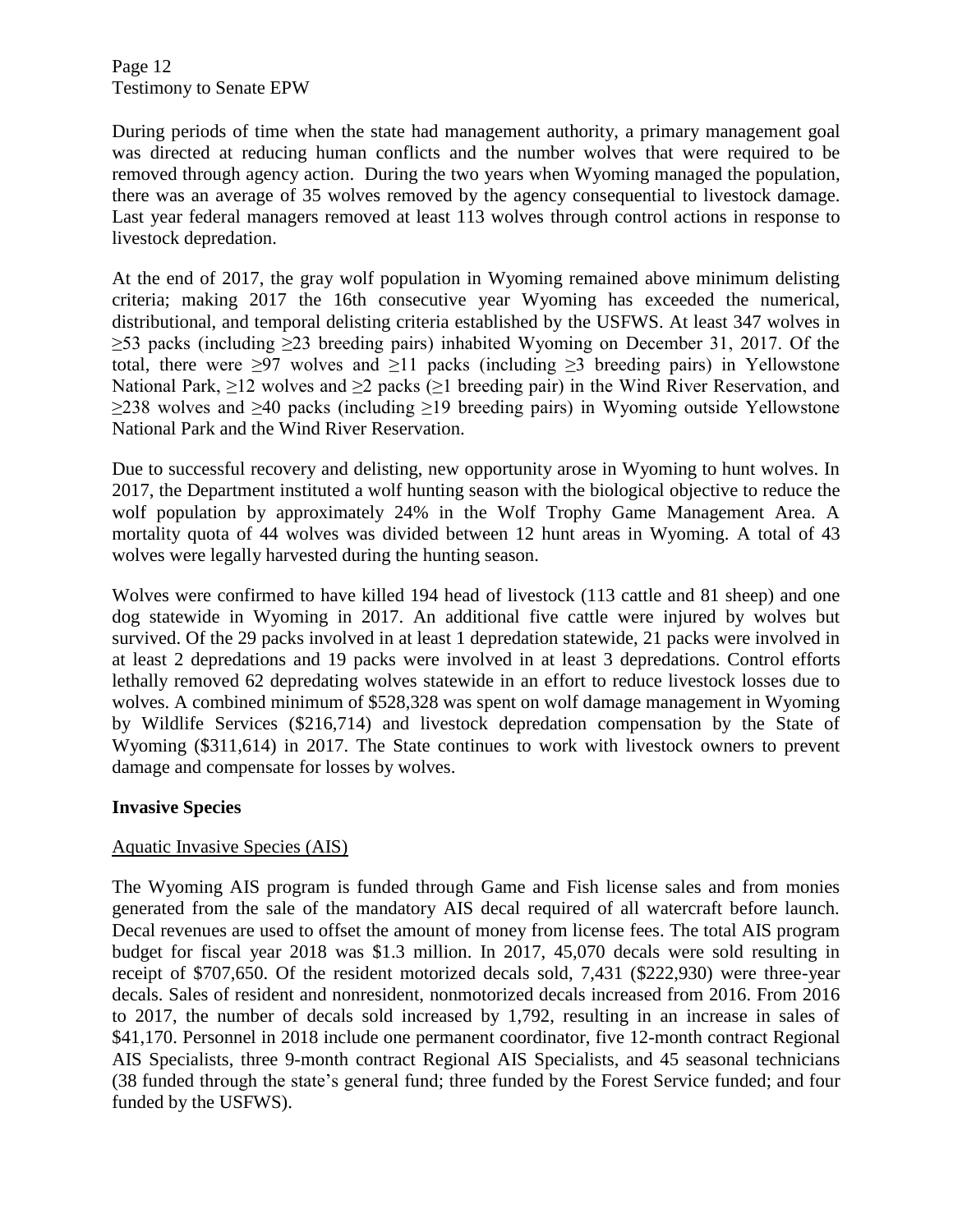Page 13 Testimony to Senate EPW

In 2017, watercraft check stations were operated from April 29 through September 17 at fourteen permanent check stations at port of entries, rest areas, and other border locations to intercept watercraft entering the state. Roving crews also conducted inspections at waters on a rotating basis. 46,164 watercraft inspections were conducted over 212 days, resulting in 28,438 individual boaters being contacted at all check stations. 3,659 high-risk inspections were conducted and 706 watercraft required decontamination. The majority of decontaminations (75%) were performed on watercraft with standing water in the motor. Nine watercraft were intercepted with suspected zebra or quagga mussels attached and were completely decontaminated; on all watercraft the suspect AIS were determined to be dead and not viable. Suspect mussel infested watercraft originated from Lake Michigan, WI (2 watercraft); Lake Winnebago, WI (1); Lake St. Clair, MI (1); Lake Minnetonka, MN (1); Lake Powell, UT (1); Milford Lake, KS (1); and unnamed positive waters in Illinois (1) and Wisconsin (1).

No zebra or quagga mussels were detected by plankton tow monitoring or shoreline surveys in 2017. Current AIS populations in Wyoming include New Zealand mudsnails, Asian clam, rusty crayfish, and curly pondweed. New populations of Asian clam were found in Keyhole Reservoir in 2017.

Annual sampling of existing populations of invasive species in Wyoming is conducted to monitor known populations and determine whether populations have spread. Asian clams were first detected in the Laramie River in 2011. Asian clams were found at Tunnel Road, Monolith and Jelm access points to the river. In 2013, surveys found the highest concentration of Asian clam at Monolith, as far away from the access as one-half mile upstream. Additionally, Asian clams were observed at the Tunnel Road Bridge. Asian clams were also detected in the main stem of the North Platte River in 2013, downstream from Guernsey Reservoir. Asian clam shells were found near Optimist Park access point, however, no live clams were found there and the shells were sparsely distributed. In 2017, Asian clam were found in Keyhole Reservoir and Guernsey Reservoir just upstream of the dam. Brook stickleback are currently widespread throughout Wyoming's warmer water streams.

Curly Pondweed was first found in Wyoming in 2011 in Lake DeSmet. It was subsequently found in additional waters including Keyhole and Boysen Reservoirs. Curly pondweed was also detected in the North Platte River between Kortez Reservoir and Pathfinder Reservoir, a section of river called the Miracle Mile, and at New Fork Lake at the constriction between upper and lower New Fork Lake. Curly pondweed was detected in the Shoshone River for the first time in 2014. New Zealand mudsnails were first found in the Snake River in 1999. This population persists, and populations have since been found in Polecat Creek, Bighorn River, Shoshone River, and Lake Cameahwait. Rusty crayfish were first found in Wagonhound Creek, a North Platte River tributary, in 2006. Several eradication efforts have been conducted since that time. The North Platte River was sampled for crayfish above and below the confluence with Wagonhound Creek in 2014 and no crayfish were detected. Sampling in 2016 near the North Platte River confluence did not find any evidence of rusty crayfish.

### **Cheatgrass**

Cheatgrass has become more prevalent throughout the arid West, and nearly all of Wyoming's diverse habitat types have been impacted to some degree, excluding some high elevation habitats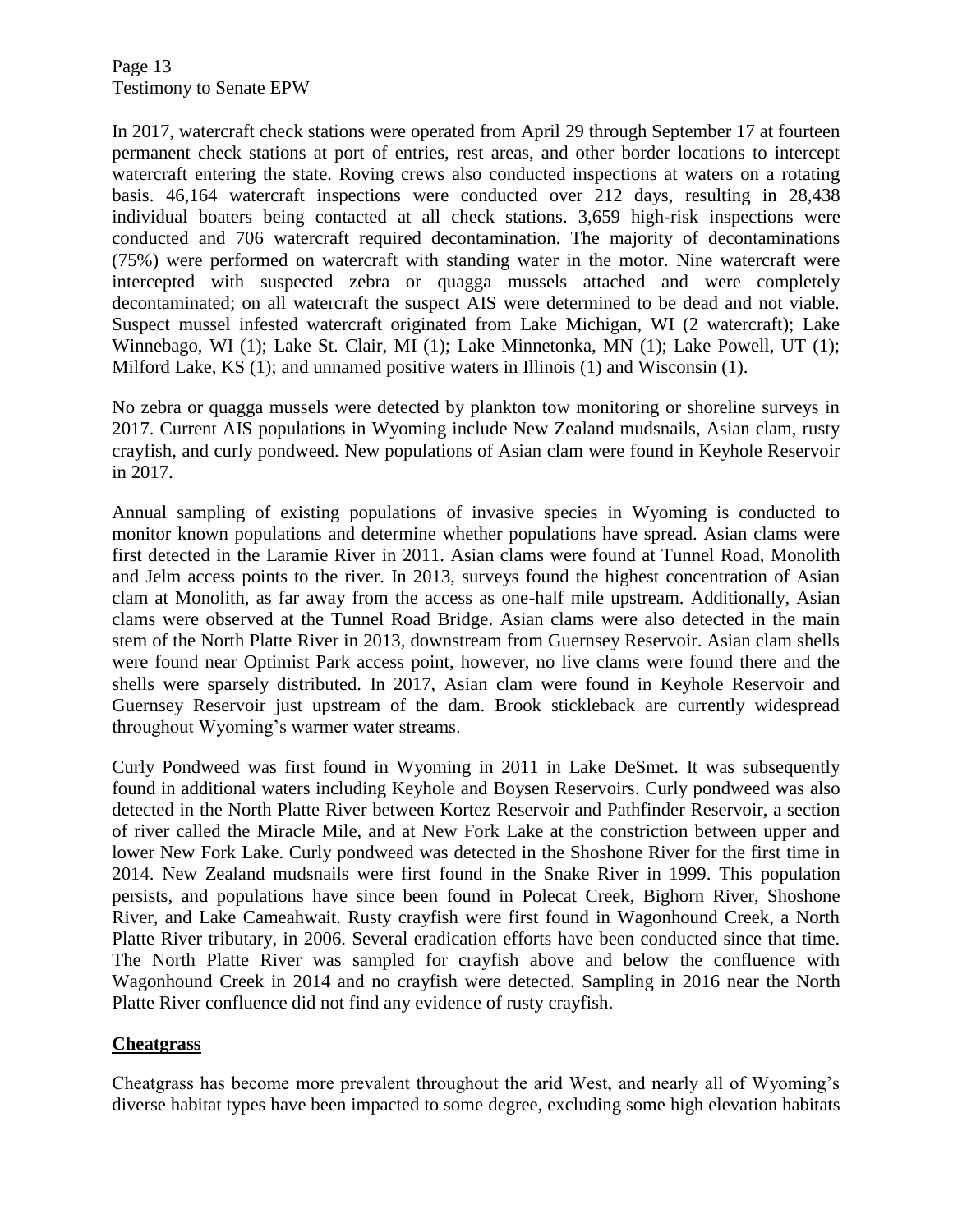Page 14 Testimony to Senate EPW

(alpine, sub-alpine). The invasion by this annual grass has far-reaching impacts for management of wildlife habitat, agricultural lands, and the wildland/urban interface. Forage quality and quantity is negatively impacted (nutritional content, nesting, hiding and fawning/calving cover), and potential wildfire frequencies are increased. Animal performance can be negatively impacted due to injury (eyes, mouth, nose, ears, and feet) caused by seed awns as well. The presence of cheatgrass ties the hands of habitat managers, as it can severely restrict tools available for habitat improvement, most importantly prescribed or managed wildfire which have historically been one of the most cost-effective methods to rejuvenate mixed mountain shrub communities, and create mixed age classes of timber and shrubs that fulfill nutritional and cover requirements of big game species. Managing cheatgrass has proven to be a costly endeavor. Collectively, managers of rangelands and croplands have tried numerous methods to date, with very mixed results. Ruggedness of terrain and remoteness of infested sites further complicates implementation, increases expenses, and can limit control techniques that may be implemented. In many cases, a single treatment does not appear to be sufficient to provide long-term control of cheatgrass.

### **Wildlife Habitat Management**

### Strategic Habitat Plan

Habitat management remains a high priority for the Wyoming Game and Fish Department. The Strategic Habitat Plan (SHP), which was first approved by the Wyoming Game and Fish Commission in 2001, is testimony to the importance of habitat management. The SHP defines how the Department will strive to meet its mission of Conserving Wildlife and Serving People by working together with external partners to conserve and improve habitats. The SHP is updated in five year increments and has remained the cornerstone of habitat management in the state. In 2017, our SHP helped direct restoration, monitoring, and enhancement activities in Wyoming aimed at improving 124 stream miles and over 700,000 acres of terrestrial habitats including planting nearly 37,000 native trees and shrubs.

#### Aquatic Habitat Program

The Aquatic Habitat Program works to protect, restore and enhance Wyoming's water, watersheds, and waterways. During 2017, the aquatic habitat section was involved in 37 projects involving funding from the Game and Fish Trust Fund, the Department's fish passage budget, the Wyoming Wildlife Natural Resource Trust (WWNRT), USFWS, Wyoming Landscape Conservation Initiative, and other sources. These partners provided over \$1.27 million toward aquatic habitat projects. Department aquatic habitat dollars spent on contracts or grants in 2017 totaled over \$510,000. The number of on-going aquatic habitat projects involving significant funding (37) has been similar the last five years with project numbers ranging from 37 to 42. This level of project management and engagement likely represents a maximum effective level given the number of full-time permanent aquatic habitat biologists engaged in project management.

### Terrestrial Habitat

During 2017, Terrestrial Habitat Program was heavily involved with on-the-ground implementation and oversight of 52 projects using Department trust funds and funds granted to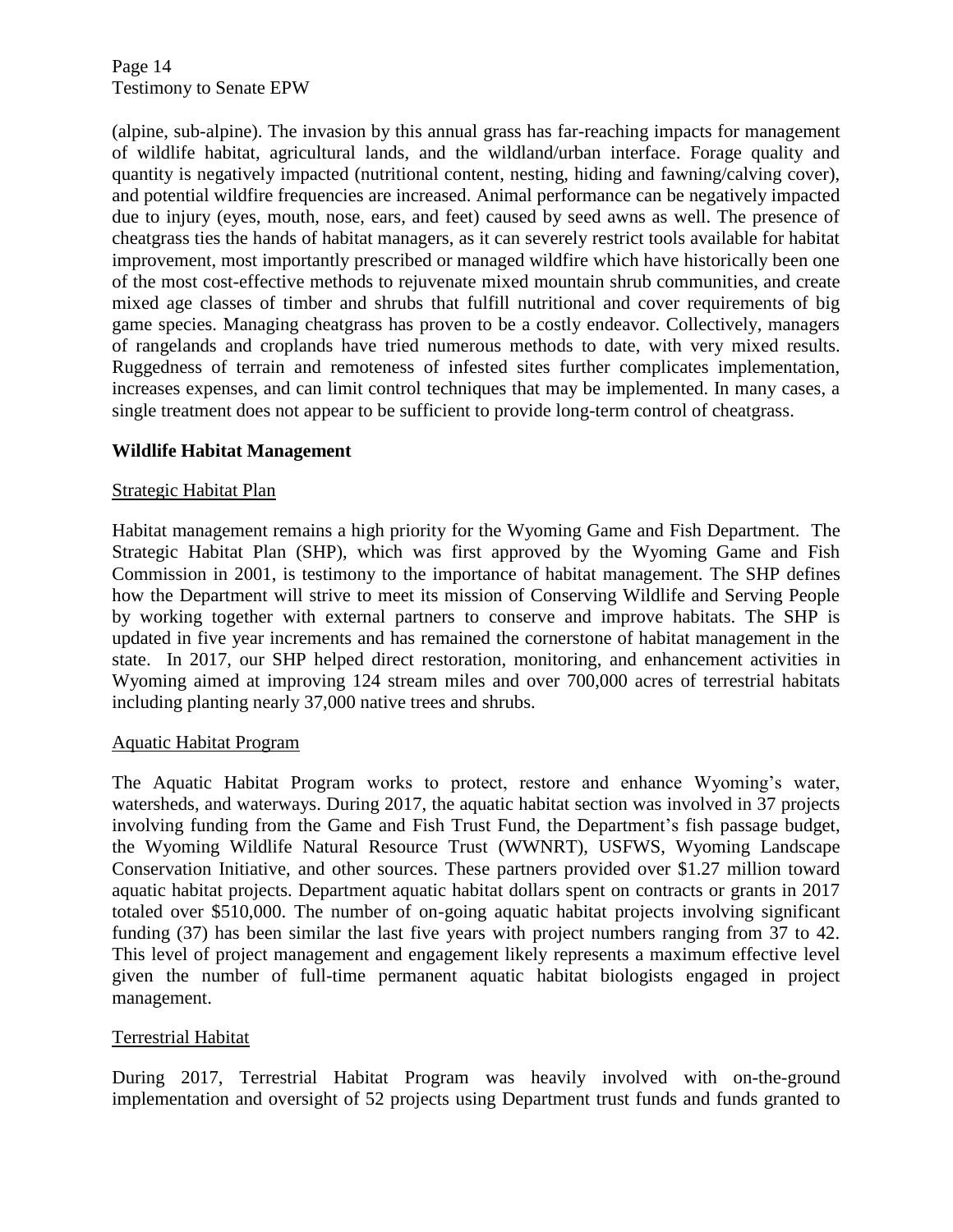Page 15 Testimony to Senate EPW

the Department from sources such as the WWNRT, various conservation organizations, local, county, state and federal agencies, conservation districts, weed and pest districts, private landowners, and others. These sources provided approximately \$2,687,400 for implementation of on-the-ground terrestrial habitat projects.

In 2017, Terrestrial Habitat personnel continued to refine and implement a new inventory and assessment methodology for the Department. "Rapid Habitat Assessments" are a landscape level assessment that will be used to help inform mule deer objective reviews as well as provide baseline data for habitat conditions statewide.

### Wyoming Landscape Conservation Initiative

The Wyoming Landscape Conservation Initiative (WLCI) is a long-term, science-based effort to assess and enhance aquatic and terrestrial habitats at a landscape scale in southwest Wyoming, while facilitating responsible development through local collaboration and partnerships.

The WLCI had a successful year working with partners. The WLCI found itself operating on a reduced budget; however, the initiative was able to fund many projects through unobligated funds from other BLM sources. In 2017, WLCI allocated \$623,000 to 23 projects and estimated WLCI partner contributions were about \$5,250,000. In other words, for every dollar WLCI contributed, project proponents had \$8.42 in matching funds. These projects and associated activities were accomplished through numerous coordination meetings, field trips, and work sessions. WLCI members met with NGOs, permittees, private landowners, other agencies, and other entities to coordinate WLCI activities. The 23 projects encompassed all but one of WLCI's focus communities: aspen, mountain shrub, riparian and sagebrush. Eight projects addressed control of invasive species. Six projects involved erecting wildlife friendly fencing to reduce barriers along pronghorn and mule deer migration corridors or involved steel jack fence to protect riparian vegetation. Three projects in riparian communities included stream enhancements, riparian tree and shrub plantings, and improving fish passage by replacing a pushup diversion and installing a new irrigation diversion structure. Three other projects enhanced the sagebrush ecosystem through juniper removal. WLCI funded two projects within aspen communities. Both projects removed conifers through mechanical means. This was the final year for the Sibert Ecosystem Services Project, which was a "pay for performance" type project. The landowner reduced stocking rates, left portions of hay meadows uncut, planted riparian vegetation, and applied herbicide to improve habitat primarily for mule deer and sage-grouse.

### The Mule Deer Initiative

Following several decades of declining statewide mule deer numbers, the Department in 2007 implemented the Wyoming Mule Deer Initiative (MDI) in two key deer herds. The MDI focuses on collaborative public involvement processes to develop local management plans to address site-specific population and habitat issues. Based on the success of the initial public outreach efforts, the Department expanded the MDI to eight additional priority deer herds in 2015 across Wyoming. Increased resources and focus have been invested by the Department, Commission and the public to develop future management recommendations for these high priority deer herds. Public participation efforts have ranged from local working groups to strategically place-based collaborative workshops.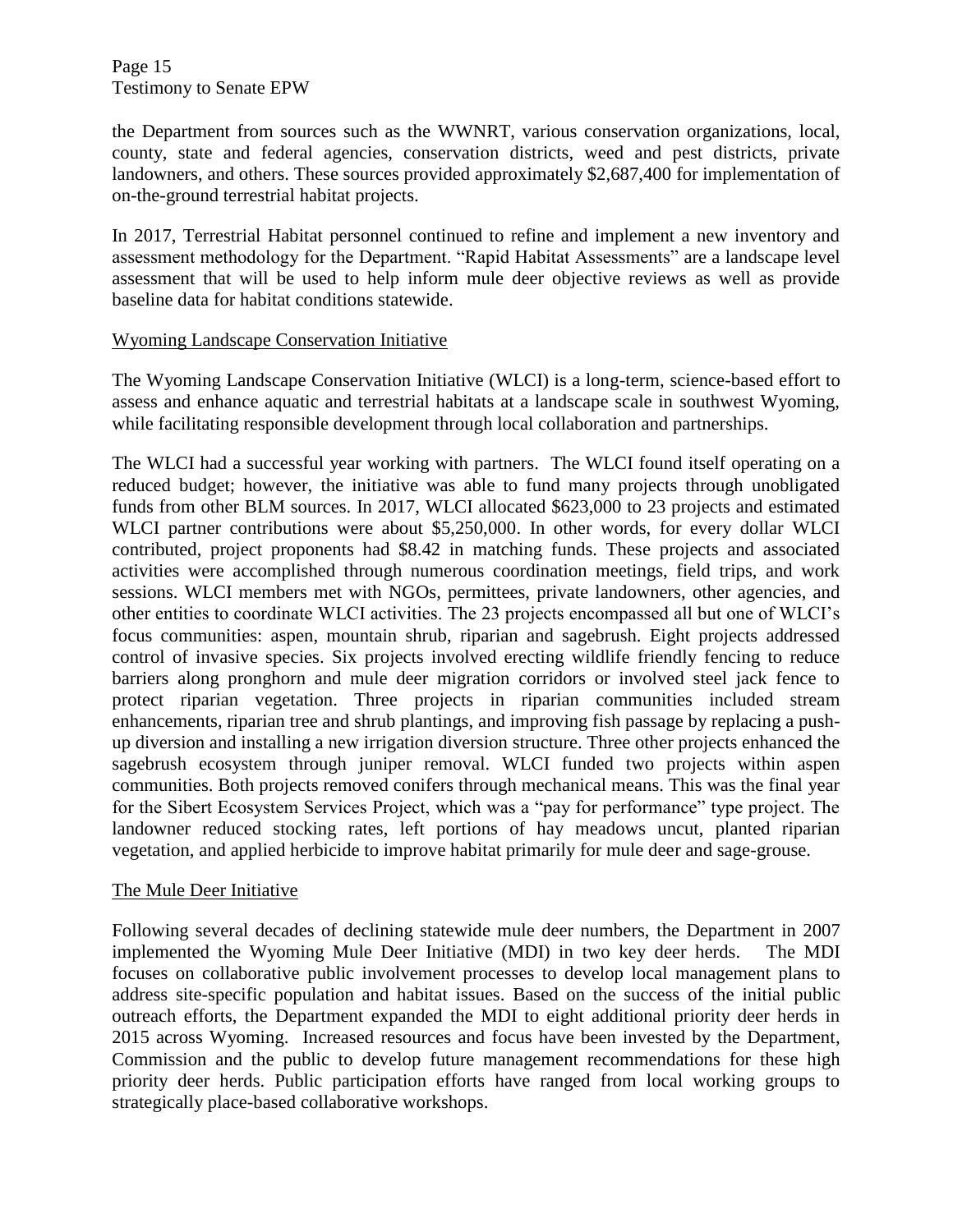Page 16 Testimony to Senate EPW

In July 2015, the Commission unanimously voted to make a significant investment in projects intended to benefit local mule deer populations. Regional working groups were formed to develop projects that enhance mule deer populations and the habitat that support them. The Commission approved funding of up to \$2.5 million dollars over a five-year period to support projects derived from this effort. The intent of this investment is to serve as seed money for local mule deer projects identified through the MDI process.

In 2016 and 2017, seventeen projects were approved, targeting over 29,000 acres for on-theground mule deer habitat projects. The Commission investment of nearly \$1 million to date was matched with approximately \$7.6 million from project partners. Matching project dollars ranged from 5 to 8 dollars for every dollar invested by the Commission. Projects have ranged from cheatgrass and juniper control, aspen rejuvenation and sagebrush thinning treatments to mule deer collaring studies evaluating migration corridors and habitat use.

## Ungulate Migration Corridor Strategy

The advancement in Global Positioning System (GPS) technology has enabled the Department to utilize radio-telemetry data collected from collared big game to more precisely document animal movements across the landscape. Over the past several years, the Department has utilized GPS technology to aid in quantifying length and width of big game movement corridors as well as identify important habitats within these corridors. Following GPS data analysis and designation of migration corridors, wildlife managers develop migration corridor assessments to evaluate risks, existing land use prescriptions, appropriate management actions and additional data needs. The overarching goal of the assessments is to collaboratively engage with stakeholders to ensure activities planned in and around designated corridors occur in a manner that maintain habitat function and result in no significant declines in animal distribution or abundance.

The first corridor designation and associated assessment was completed in 2017 for the Sublette mule deer herd in western Wyoming. This corridor is the longest ungulate migration (+150 miles) ever recorded in the lower 48 states. Numerous other big game GPS radio-telemetry studies are underway or recently completed and further migration corridor designations and assessments will be forthcoming throughout Wyoming to aid the Department in proactive management actions for big game populations in the state.

## **The Future of Wildlife Management**

The North American Model of Wildlife Conservation has facilitated the form, function, and successes of wildlife conservation and management in Wyoming. Wildlife management decisions are best made by those who live, work, and recreate closest to the resource. These decisions are best implemented by state wildlife managers who spend lifetimes studying wildlife and building relationships with the citizens who own those wildlife resources. While there are significant challenges to managing certain species and habitats, state wildlife management agencies are the best to address those challenges, just as Wyoming has done with the Greater Sage-Grouse (and their habitats), Black-footed Ferrets, Grizzly Bears and Gray Wolves. It is also worth noting the dozens of wildlife that faced challenges nearly 100 years ago that were brought back to strong populations thanks to citizen conservationists, thoughtful political leaders,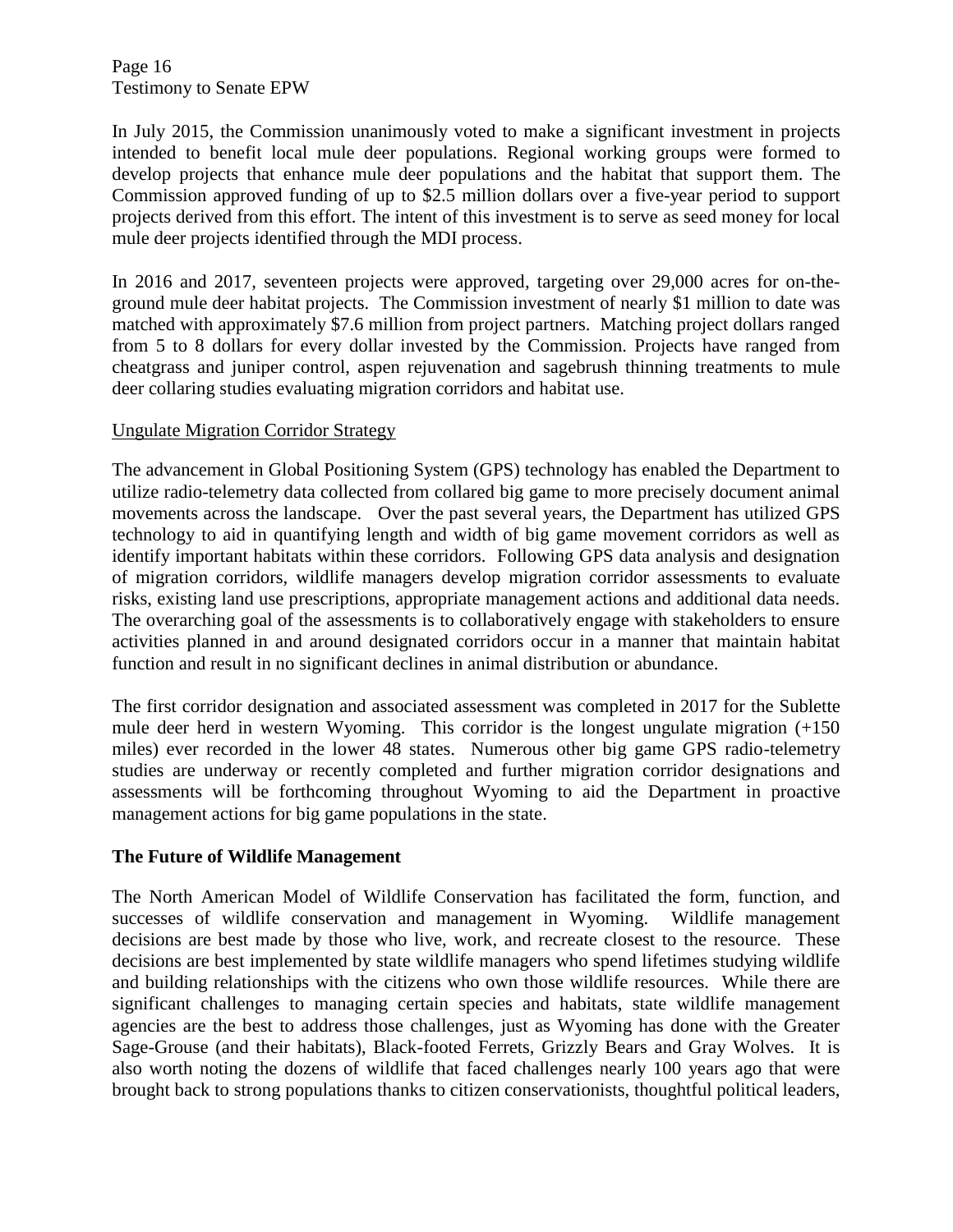and the state wildlife management agencies. These species include mule deer, moose, elk, pronghorn antelope, and many more.

The 50 state wildlife agencies own, manage, or administer wildlife conservation on more than 464 million acres of land and 167 million acres of lakes, reservoirs, wetlands, and riparian areas. State wildlife agencies employ nearly 50,000 employees and leverage the efforts of 190,000 volunteers. Collectively, state agencies have 11,000 degreed wildlife biologists, 10,100 law enforcement officers, and nearly 6,000 employees with advanced degrees. Annually, state wildlife agencies contribute more than \$5.6 billion to conservation through their collective annual budgets. The contribution of the 50 state fish and wildlife agencies is enormous and integral to wildlife conservation in North America.

State fish and wildlife agencies have a long history of success in restoring many species, both game and non-game. It has long been recognized that the traditional focus of state fish and wildlife agencies has been on the conservation of game species, and that more attention and funding should be directed towards the conservation of non-game species. This need has been the impetus for the development of "State Wildlife Action Plans" (SWAPs) and the State Wildlife Grants (SWG) program. The SWAPs are comprehensive strategies designed to maintain the health and diversity of wildlife within a state including preventing the need for the listing of new species under the Endangered Species Act. Wyoming's first SWAP was completed in 2005. This plan was revised and approved by the Wyoming Game and Fish Commission in January 2010 and later approved by the USFWS in July 2011. Developing a SWAP is required in order to receive funding through the federal SWG program. The intent of the SWAP is to not only direct the Wyoming Game and Fish Department's activities, but also to serve as a guide for the combined efforts of government agencies, conservation organizations, academia, tribes, and individuals in conserving Wyoming's Species of Greatest Conservation Need (SGCN). The 2017 SGCN list identifies 229 SGCN. This includes 80 birds, 51 mammals, 28 fish, 9 amphibians, 24 reptiles, 8 crustaceans, and 29 mollusks. In the 2010 SWAP, 180 species received the SGCN designation. The 2010 SWAP list included 56 birds, 46 mammals, 30 fish, 8 amphibians, 21 reptiles, 5 crustaceans, and 14 mollusks.

The SWAPs are comprehensive strategies designed to maintain the health and diversity of sensitive wildlife. This work is critical to recover listed species and to prevent the need for the listing of new species under the Endangered Species Act. While the Endangered Species Act has contributed to the recovery and prevention from extinction for many species, it has become a major disincentive for many state-led efforts. Many re-listing decisions are made by judges and not based on science and whether or not a species has been recovered, but rather on technicalities in federal rule making. Until states are given some type of grace period to prove their capability to maintain recovery of delisted species without fear of an immediate re-listing by a federal judge, the incentive for states to invest in recovery will likely decline. Citizen support for the ESA is declining and many are frustrated by a process that appears to need overhauling.

To continue their important contribution to conservation, state agencies will need to shore up the logistical and financial underpinnings of the state conservation model. The need for new and broader funding is reflected in both recent recommendations made by the Association of Fish and Wildlife Agencies' Blue Ribbon Panel on Sustaining America's Diverse Fish and Wildlife Resources. The first recommendation is to secure an additional \$1.3 billion for the Wildlife